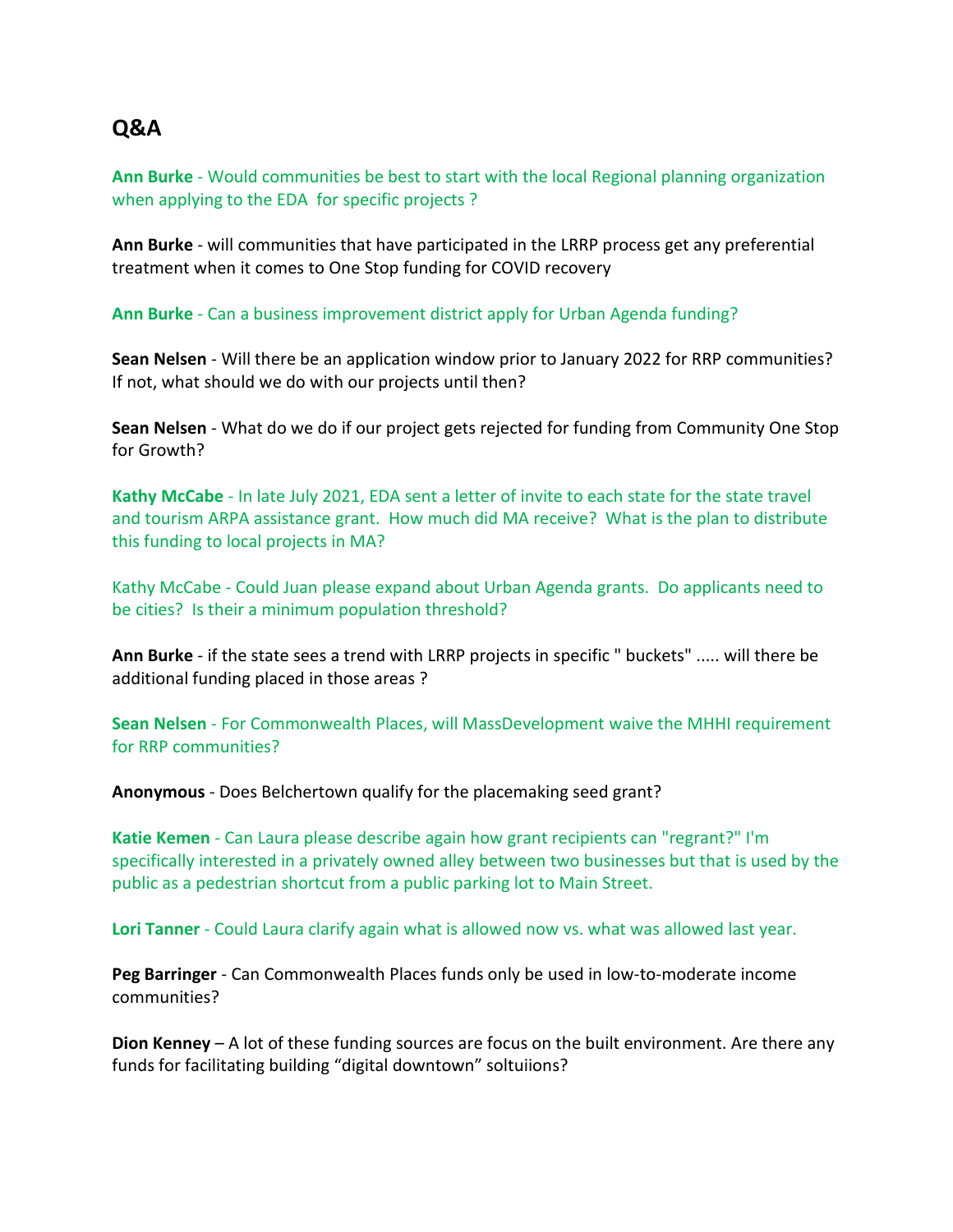**Pardis Saffari** – Adding on to the previous question, can grants be used for activating storefronts that are not owned by a public entity? My question is for all grants, not just Mass Development grants

**April Jasak-Bangs** – Will MHHI be waived for this?

**Jennifer Turner** - Will the MHHI requirements change? We have extreme difficulty with this requirement and have a GREAT NEED for these types of placemaking grants

**Sean Nelsen** - How many RRP projects should communities be implementing?

**Anonymous** - Will MHHI be waived for these grant programs because of Covid?

**Sean Nelsen** - Is there going to be any funding coming that will be specifically earmarked to RRP projects? Or will we basically have MassDevelopment, EDA, and ARPA to leverage for implementation funding?

**Sean Nelsen** - For "crowdfunding" how do you balance the awkwardness of municipal employees "asking" taxpayers for money for capital projects? Especially coming out of COVID, I'd imagine it's going to be difficult for a government employee going around asking community members for money

**Peg Barringer** - I see on the Chat, a few people asked about the potential waiving of MHHI requirement for CommonWeath places — I would like to add that question here.

**Kathy McCabe** - Does a proposed project under EDA's travel/ tourism ARPA NOFA have to be listed in the local CEDs?

**Susan Briggs** - Can a community submit more than one project (apply for more than one) "one stop" grant?

**Peg Barringer** - Can a municipailty apply to EDA directly for funding? (especially interested in Competive Toruism Grant)

**Anonymous** - Almost all arts and cultural grants are to institutions only. Are there funding sources for municipalities directly for community arts and cultural activities?

**Sean Nelsen** - When will we have answers to questions about how RRP projects are treated by EOHED programs?

**Sean Nelsen** – What do we do if our project gets rejected for funding from Community One Stop for Growth?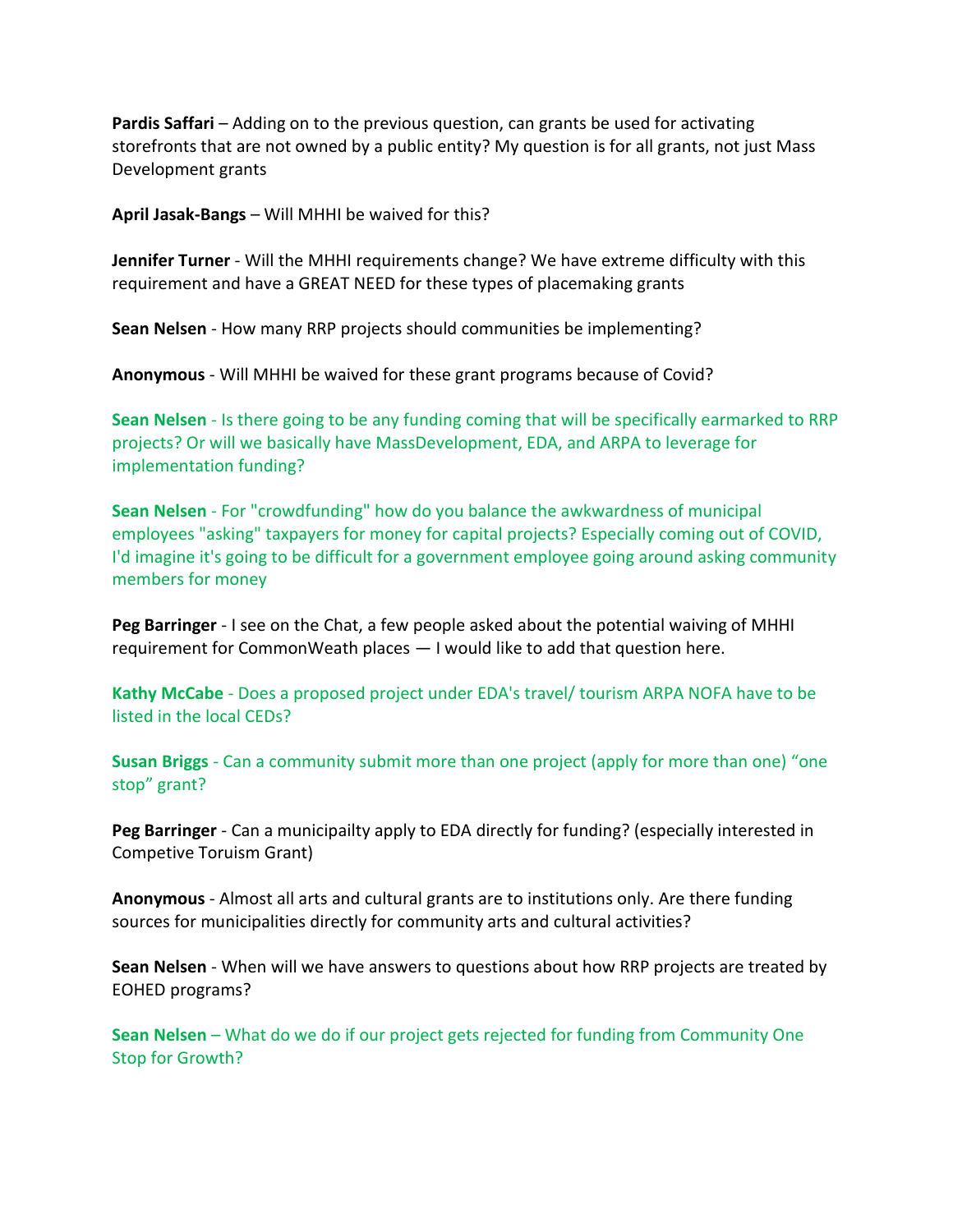**Aishwarya Kulkarni** – What about funding to increase administrative capacity and constructing public facilities?

**Cynthia Stewart** - Where do we find the rubric/measure for the state's MHHI to determine whether our community is equal to or below the MHHI and therefore eligible for Commonwealth Places?

**Ann Burke** - im not hearing much about how the state is goingto suppport LRRP projects... the communties are going to wonder why they have put into all these efforts.

**Kathy McCabe** - Since EOHED oversees Mass Office of Travel & Tourism, what is the plan for distributing and making sub-grants for the \$18 millionof EDA-ARPA funds for travel and tourism?

**Anonymous** - The placemaking grant qualifications is 120% of MHHI?

## **Chat**

00:31:40 Sean Nelsen: Will there be an application window prior to January 2022 for RRP communities? If not, what should we do with our projects until then?

00:31:47 Sean Nelsen: What do we do if our project gets rejected for funding from Community One Stop for Growth?

00:38:35 Sean Nelsen: For Commonwealth Places, will MassDevelopment waive the MHHI requirement for RRP communities?

00:43:40 Dion Kenney: A lot of these funding sources are focused on the built environment. Are there any funds for facilitating building "digital downtown" solutions?

00:45:22 Pardis Saffari: Adding on to the previous question, can grants be used for activating storefronts that are not owned by a public entity?

00:45:53 Pardis Saffari: My questions is for all grants, not just Mass Development grant

00:47:02 Streetsense Producing: Hi everyone, please submit your questions through the Q&A section - we will leave time for Q&A at the end of the webinar.

00:47:10 April Jasak-Bangs: Will MHHI be waived for this?

00:58:39 Sean Nelsen: We need to know how the EOHED programs will treat RRP project